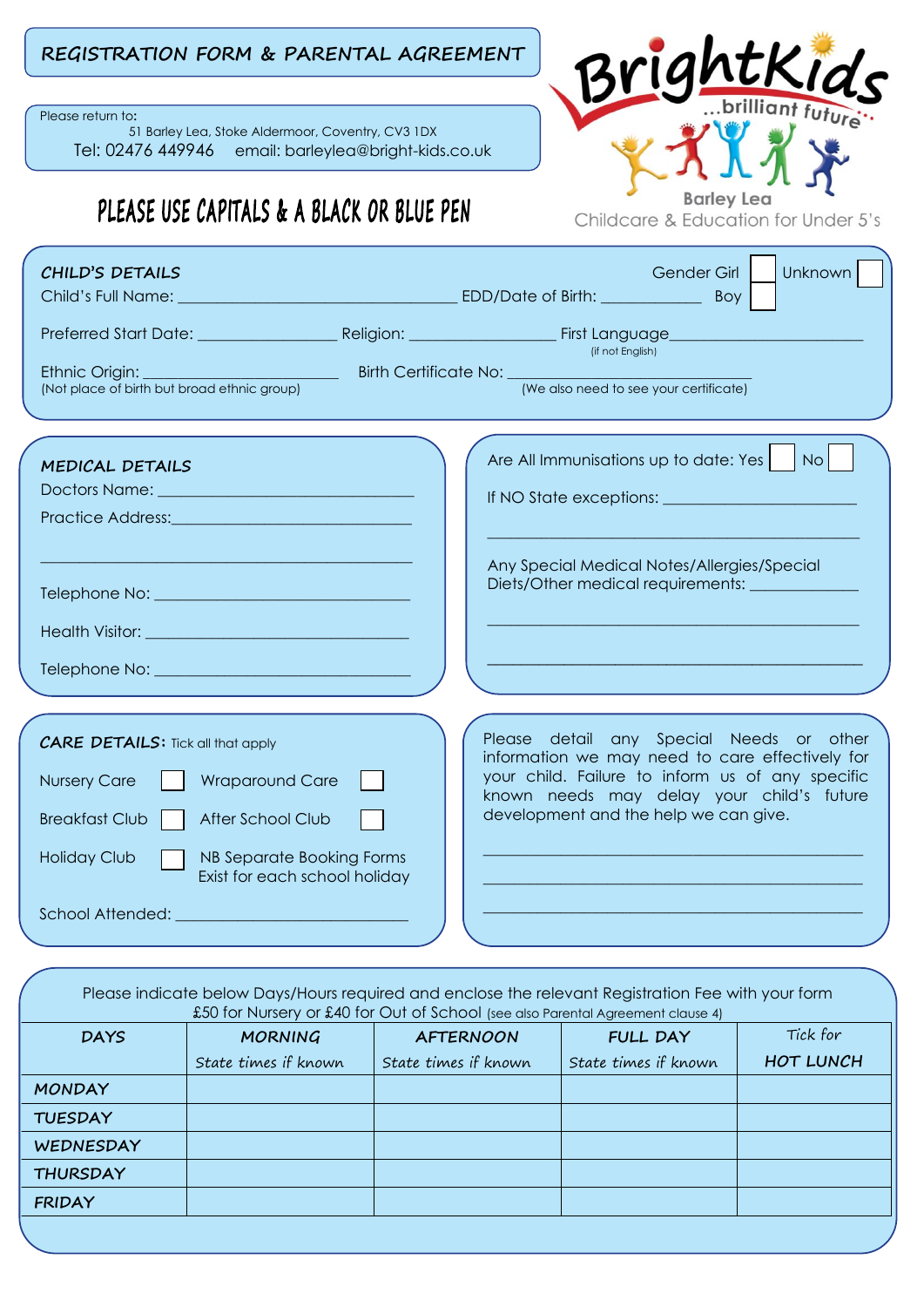|                                                                                                                                                                                                                               | We need to have the details of all persons who have Legal Contact & Parental Responsibility along with<br>those who have permission to collect the child and who may be contacted in an emergency.                                   |
|-------------------------------------------------------------------------------------------------------------------------------------------------------------------------------------------------------------------------------|--------------------------------------------------------------------------------------------------------------------------------------------------------------------------------------------------------------------------------------|
| Parent/ Guardian Name: _____________________                                                                                                                                                                                  |                                                                                                                                                                                                                                      |
| Salutation - please circle Mrs Miss Ms Mr Dr Other<br>Address:                                                                                                                                                                | Salutation - please circle Mrs Miss Ms Mr Dr Other<br>Address (if different):                                                                                                                                                        |
|                                                                                                                                                                                                                               |                                                                                                                                                                                                                                      |
|                                                                                                                                                                                                                               |                                                                                                                                                                                                                                      |
| Postcode:                                                                                                                                                                                                                     | Postcode:                                                                                                                                                                                                                            |
|                                                                                                                                                                                                                               | We need to see proof of your child's main address e.g. utility bill or letter from a government<br>department. Please notify us immediately of any change to your child's home address.                                              |
| Parental Responsibility Yes     No      <br><b>Telephone Numbers:</b>                                                                                                                                                         | Parental Responsibility Yes<br>$No$ $ $                                                                                                                                                                                              |
|                                                                                                                                                                                                                               | <b>Home:</b> Work: Work: Work: Work: 2007                                                                                                                                                                                            |
| Mobile Number: Web and the Company of the Company of the Company of the Company of the Company of the Company of the Company of the Company of the Company of the Company of the Company of the Company of the Company of the | Mobile Number: Management of the Community of the Community of the Community of the Community of the Community of the Community of the Community of the Community of the Community of the Community of the Community of the Co       |
|                                                                                                                                                                                                                               |                                                                                                                                                                                                                                      |
| Email addresses:                                                                                                                                                                                                              | Date of Birth: <u>Alexander Alexander Alexander Alexander Alexander Alexander Alexander Alexander Alexander Alex</u>                                                                                                                 |
| For Invoicing:<br><u> 1980 - Johann Barn, mars eta bainar eta i</u>                                                                                                                                                           | General info: <b>Contract Contract Contract Contract Contract Contract Contract Contract Contract Contract Contract Contract Contract Contract Contract Contract Contract Contract Contract Contract Contract Contract Contract </b> |
| NB: We securely email invoices direct to you                                                                                                                                                                                  | This would be for Holiday Club mailings or other relevant information about activities<br>If working then please give details below. If not working then please give status e.g. Student, Housewife:                                 |
| Employers Name & Address:                                                                                                                                                                                                     | Employers Name & Address:                                                                                                                                                                                                            |
| Postcode:                                                                                                                                                                                                                     | Postcode:                                                                                                                                                                                                                            |
|                                                                                                                                                                                                                               | Please provide detail of any other person with Parental Responsibility: [1986] The provide detail of any other person with Parental Responsibility:                                                                                  |
|                                                                                                                                                                                                                               |                                                                                                                                                                                                                                      |
|                                                                                                                                                                                                                               |                                                                                                                                                                                                                                      |
|                                                                                                                                                                                                                               |                                                                                                                                                                                                                                      |
| COLLECTIONS & EMERGENCY CONTACTS                                                                                                                                                                                              |                                                                                                                                                                                                                                      |
|                                                                                                                                                                                                                               | Names & Telephone Numbers of any other persons who have permission to collect your child regularly:<br>Order of Contact in case of Emergency e.g. 1/2/3:                                                                             |
|                                                                                                                                                                                                                               |                                                                                                                                                                                                                                      |
|                                                                                                                                                                                                                               |                                                                                                                                                                                                                                      |
|                                                                                                                                                                                                                               | Details of other appropriate adults who may be contacted in time of emergency if you are not available:                                                                                                                              |
|                                                                                                                                                                                                                               |                                                                                                                                                                                                                                      |
|                                                                                                                                                                                                                               |                                                                                                                                                                                                                                      |
|                                                                                                                                                                                                                               |                                                                                                                                                                                                                                      |
| Name & Number: Note and The Relationship to your child: Name & Number: 2009.<br>Name & Number: Name Show Name & Number:<br>Details of any other children in the family and their dates of birth:                              | Please provide a password that may be used to authorise an emergency collection:<br>Date of Birth: Gender: Compared Compared to Birth:                                                                                               |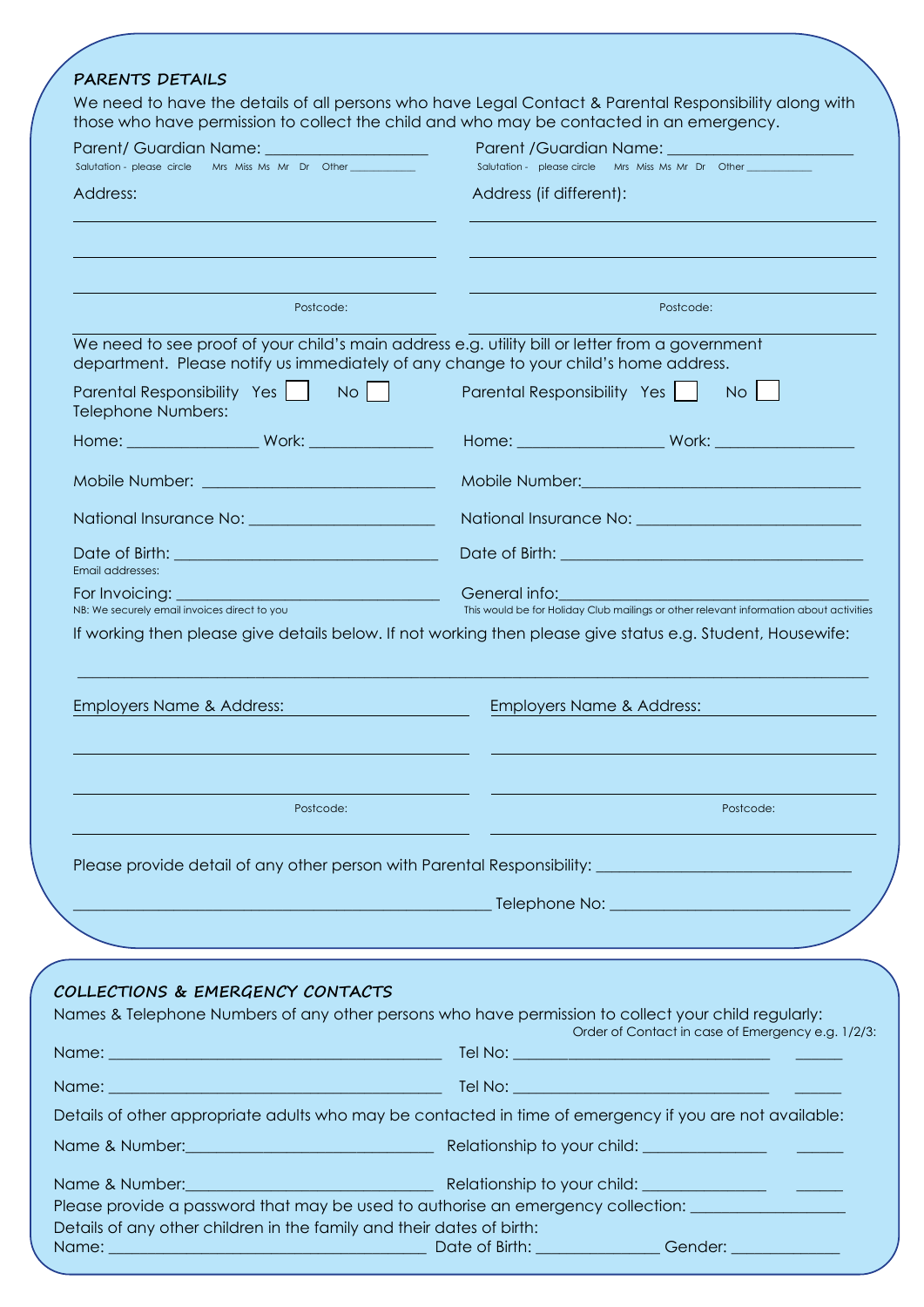Where did you hear about Bright Kids. Please give us a much detail as possible:

| If you know anyone else who<br>will benefit from our           |
|----------------------------------------------------------------|
| outstanding care and                                           |
| education services then please<br>give us their details below: |
|                                                                |
|                                                                |
|                                                                |
|                                                                |
|                                                                |
|                                                                |
|                                                                |
|                                                                |
|                                                                |
|                                                                |
|                                                                |
|                                                                |

| Office Use:                                               |  |
|-----------------------------------------------------------|--|
|                                                           |  |
| First Steps Transfer: __________________________________  |  |
|                                                           |  |
| Birth Certificate seen: Yes No Date:                      |  |
| Proof of Address seen: Yes No Date: By: By:               |  |
|                                                           |  |
|                                                           |  |
|                                                           |  |
|                                                           |  |
| Head Office Use:                                          |  |
| Information Checked on First Steps: _____________________ |  |
|                                                           |  |
| $\sqrt{000}$                                              |  |

## **Millennium Bright Kid Company Limited**



Registered in England No. 3581874 Millennium House, High Street, Studley, Warwickshire B80 7HJ Tel: 01527 452430 email: hello@bright-kids.co.uk website: www.bright-kids.co.uk